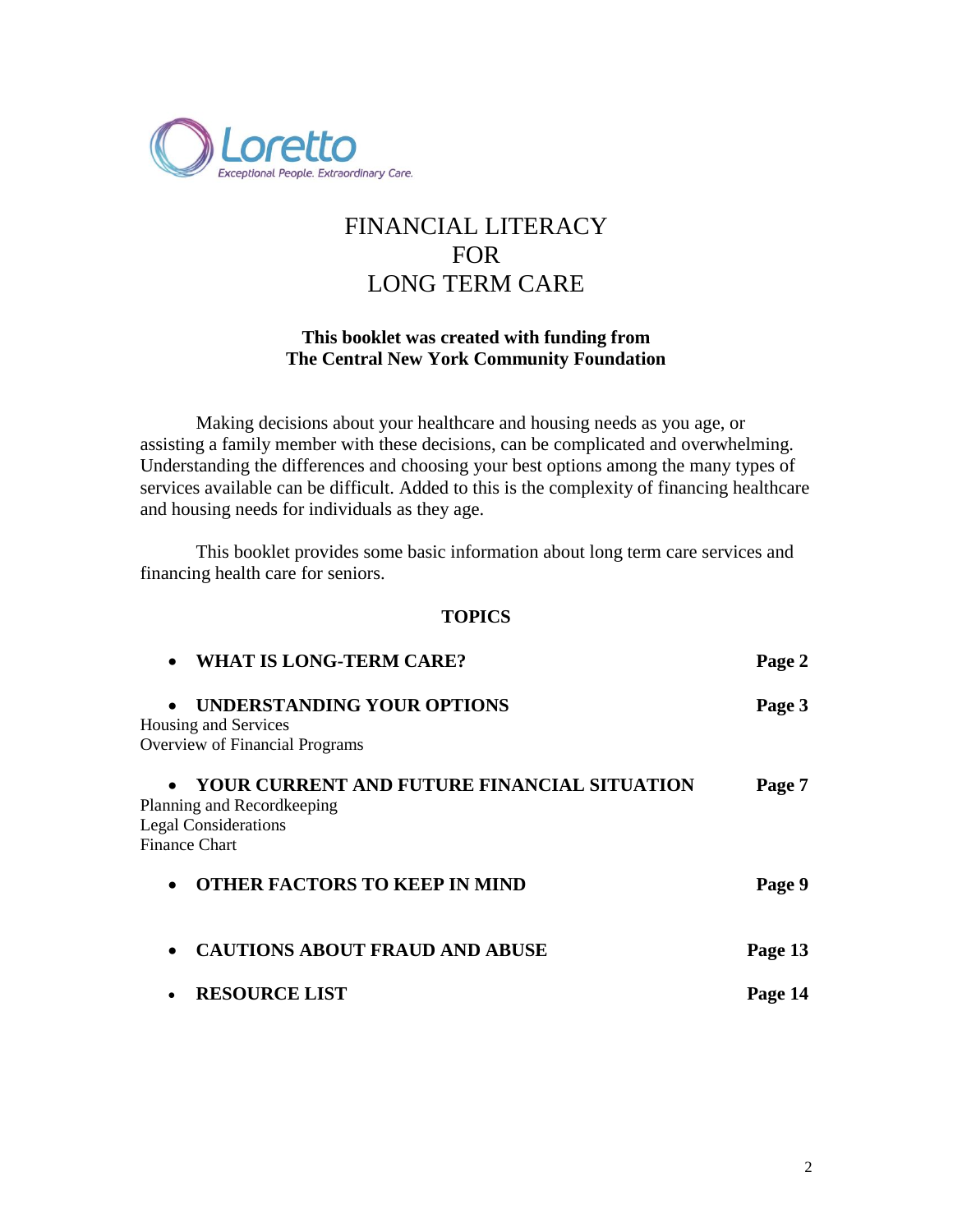## **UNDERSTANDING AND FINANCING SENIOR HEALTH CARE What You Need to Know to Prepare for and Finance Long Term Care**

Are you a senior who has growing healthcare needs and concern about how to meet the cost?

Are you attempting to help your elderly parent plan for their future healthcare needs?

Do you feel that your ability to obtain healthcare is limited because of the cost?

If you answered yes to any of the questions above, this pamphlet will assist you with:

- Understanding the types of care that are available and how they can be financed
- Evaluating your current financial state
- Identifying and securing information you will need in order to apply for services
- Identifying the questions you will need to ask

## What is Long Term Care?

Long Term Care (LTC) is a continuum of medical and social services designed to support the needs of people living with chronic health problems or disabilities that affect their ability to perform everyday activities. LTC includes traditional medical services, social services, and housing. It helps meet health or personal needs and can be provided at home, in the community, in an assisted living facility or in nursing homes.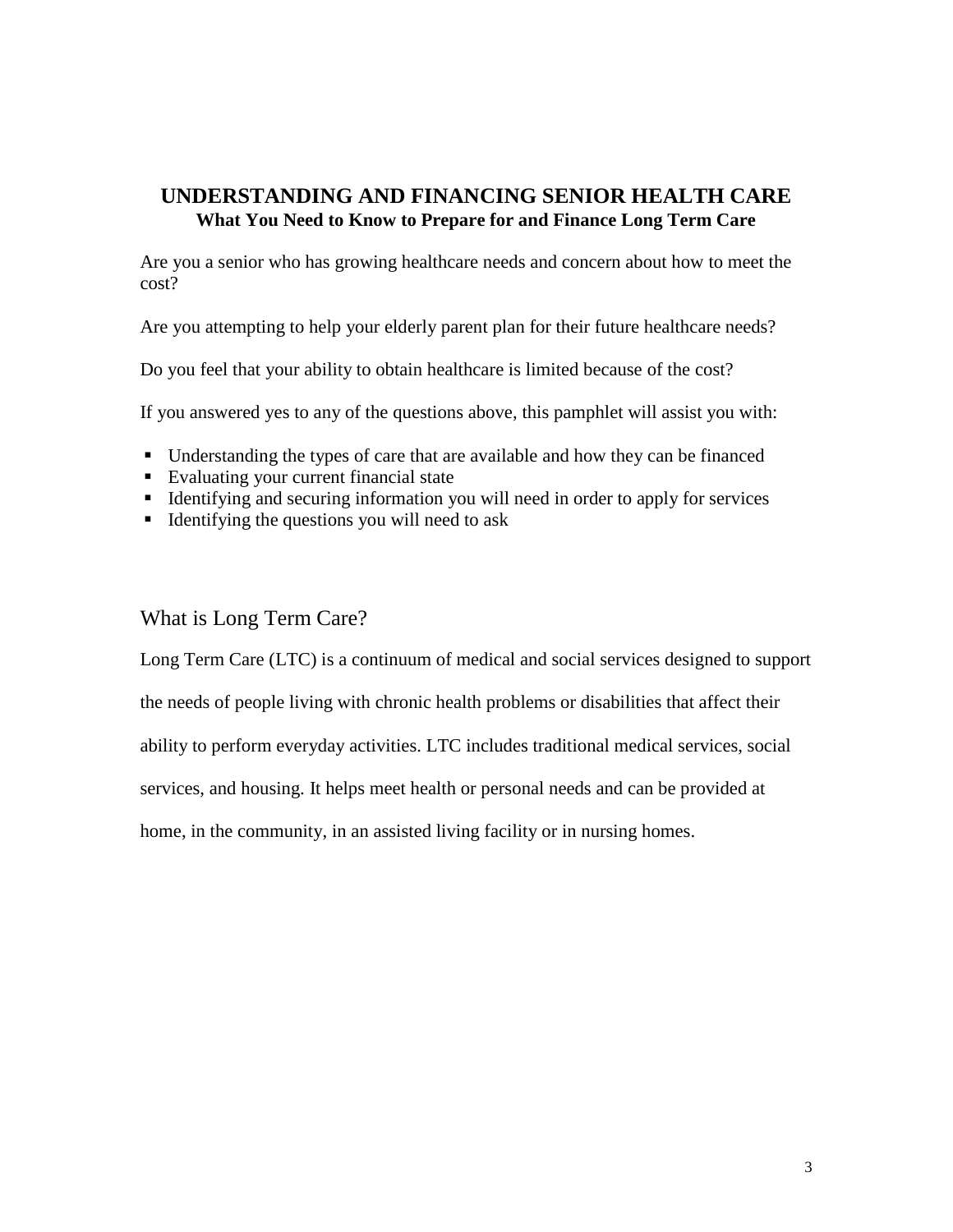## **UNDERSTANDING YOUR OPTIONS**

There are a number of available healthcare options for long term care depending on your level of need. These services generally fall into one of two categories; care provided in the community or care provided in a residential setting:

## **Long Term Care in the Community**

### **Community Based Programs**

If you are able to continue to live in your own home, but require assistance, there are several different programs that may be combined or used alone to provide you with the assistance you require to remain at home. Below are some possible options.

- **LIFELINE** A personal response system that allows the user to summon assistance by pressing a button that the user wears as either a bracelet or a necklace.
- **HOME CARE**  A wide range of health related services that are delivered in a person's home. This can include assistance with medication or wound care, and help with basic needs such as bathing, dressing, mobility, personal shopping and meal preparation.
- **ADULT MEDICAL DAYCARE** Enables individuals who live in the community to receive care during the day in a group setting. Participants receive services from licensed nurses, social workers, activity therapists, personal care aides. This program also provides full time caregivers with an opportunity to receive respite assistance during the day. Participants attend from 1-7 days per week, based upon a medically approved plan of care.
- **PACE** (Program of All-inclusive Care for the Elderly) –provides comprehensive care and services to individuals who would otherwise qualify for nursing home care. The PACE CNY team is composed of medical and non-medical professionals and can provide home care services in the participant's home, day health centers, hospitals, or long-term facilities, if needed. On-call health care coverage by doctors and nurses is available 24 hours a day.
- **EISEP** (Expanded In-Home Services for the Elderly) helps the elderly and their families delay or prevent a skilled nursing stay. EISEP combines case management services with non medical support services to provide care for elderly people with chronic physical and/or mental impairments who are not eligible for Medicaid.
- **Medical Transportation** Provides transportation to and from doctor's appointments.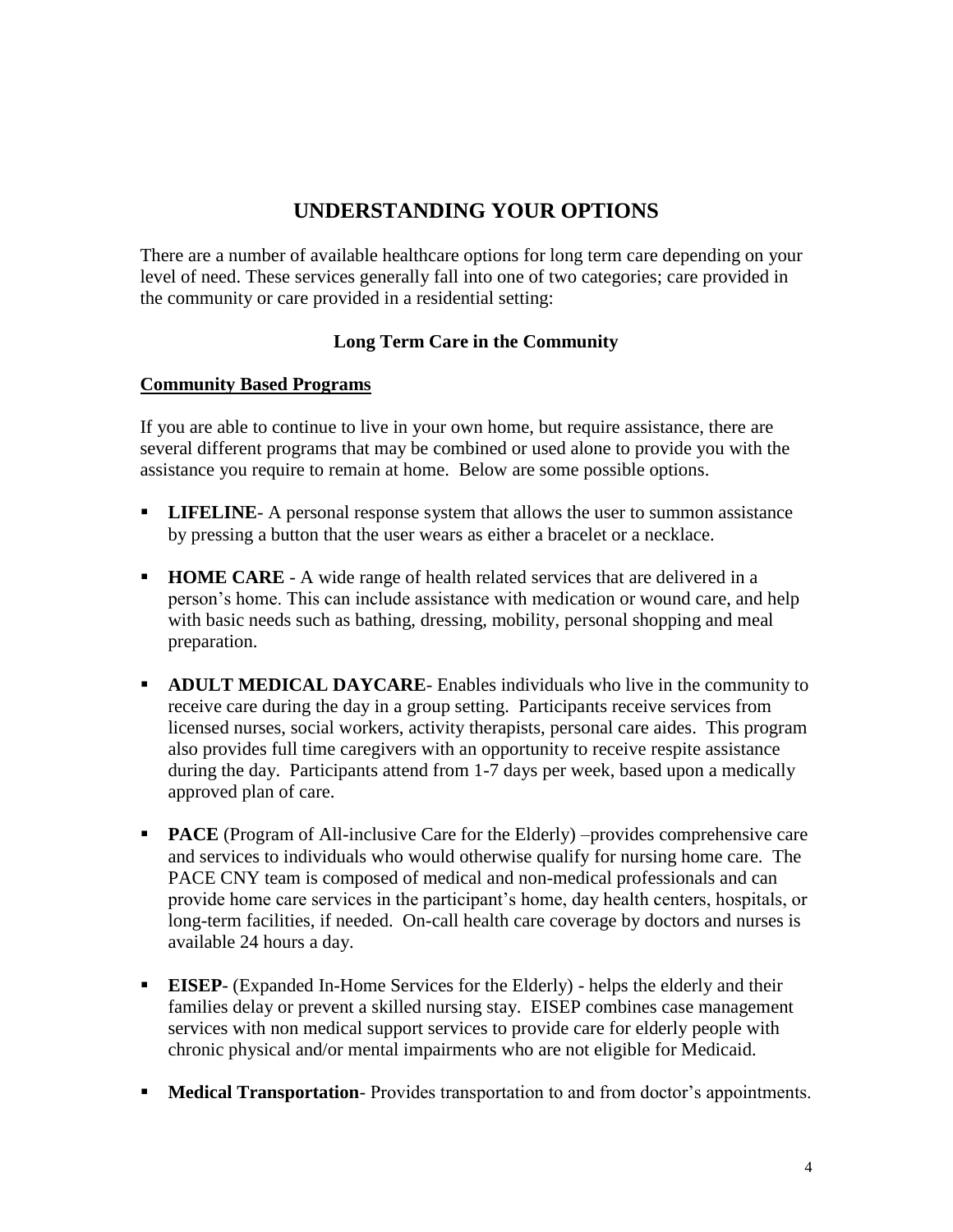# **LONG TERM CARE IN A RESIDENTIAL SETTING**

Sometimes it is no longer feasible for an elderly or disabled person to continue living alone in the community. There are a variety of alternate living arrangements available. Options include:

**Adult Homes**- Provides long term residential care, room, board, housekeeping, personal care, and supervision to five or more adults. Additional services provided include coordination of doctor's appointments, dispensing or monitoring of medication, three meals per day, 24 hour staffing and care with the activities of daily living like dressing, bathing, and personal assistance with toileting.

**Enriched Living Programs**- Enriched Housing is for individuals who require some assistance with daily living activities. Services include meals, housekeeping, care management, personal assistance, social work, and medication monitoring. EL programs are facility based and are licensed and regulated by New York State.

**Assisted Living Programs (Medicaid approved**)- Assisted Living Programs (ALP) are facility based programs for medically stable individuals who qualify for placement in a nursing home facility and are eligible for Medicaid. ALPs provide 24-hour on-site support and assistance, including all of the services in the Enriched Living Program, plus toileting assistance, medication administration, and assistance with oxygen therapy and glucose monitoring.

**Assistive Living Programs (private pay, does not accept Medicaid**)- Assistive living facilities are residential facilities that provide private or semi-private accommodations, three daily meals, and activities for senior citizens who can no longer live alone but do not require 24-hour nursing supervision.

**Skilled Nursing Facility-** A state licensed health care facility staffed with 24 hour nursing and a physician on call, which has approved procedures for administering medical care. Rooms may be either private or semi-private.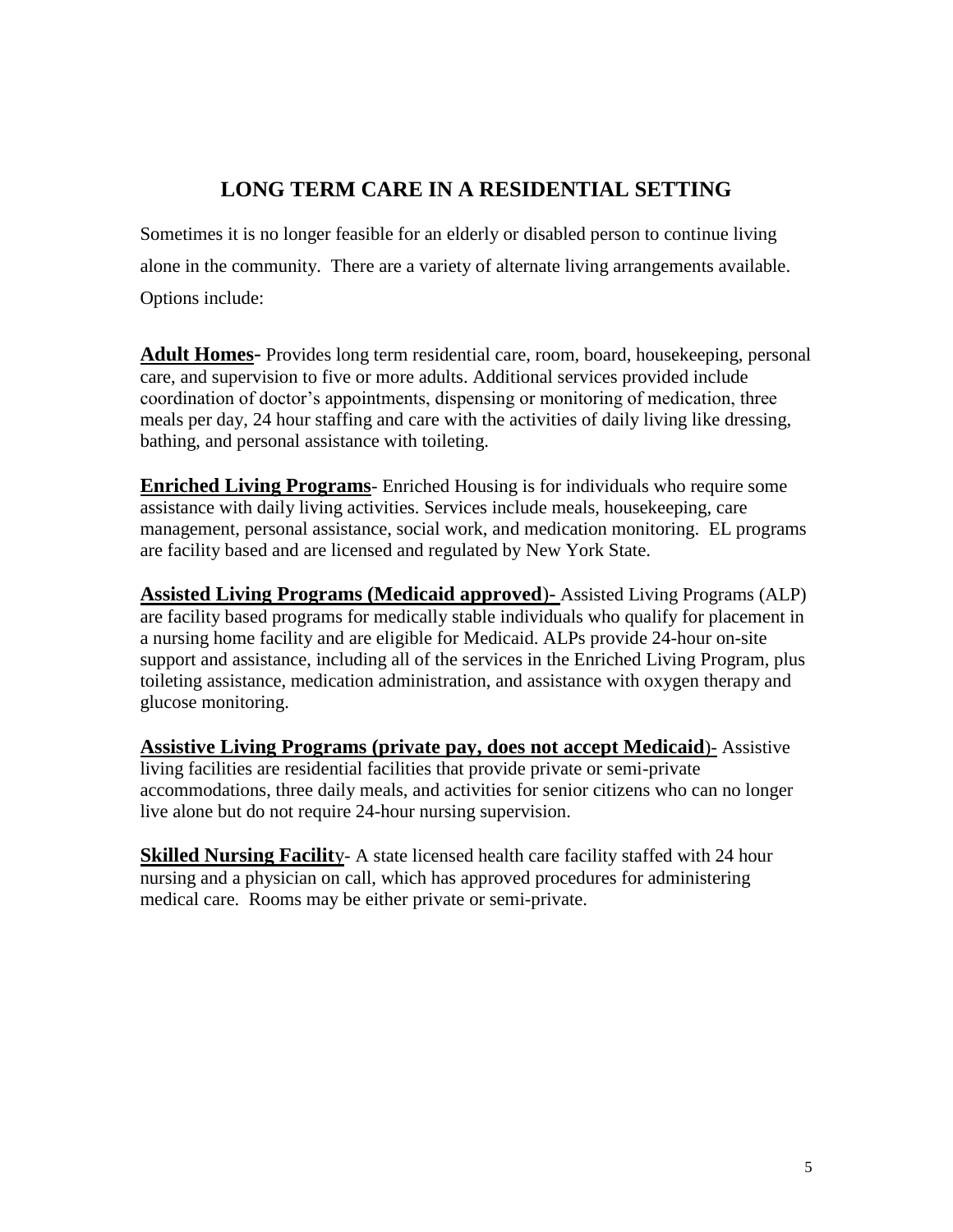### **OVERVIEW OF FINANCIAL PROGRAMS**

While looking at the different care options, it is also important to understand how these services can be funded. Below you will find basic information about funding options:

**Medicaid** – Medicaid is a federal and state sponsored health insurance program that helps individuals who can't afford medical care pay for some or all of their medical bills. Medicaid is available only to certain low-income individuals and families who fit into an eligibility group that is recognized by federal and state law. Medicaid does not pay money to you; instead, it sends payments directly to your participating health care providers. Depending on your state's rules, you may also be asked to pay a small part of the cost (co-payment) for some medical services.

**Medicare** – Medicare is the national health insurance program for people age 65 or older, some individuals under age 65 with disabilities, and people with End-Stage Renal Disease (ESRD), which is permanent kidney failure requiring dialysis or a kidney transplant.

Generally, Medicare pays for only a very limited part of long term care services. Medicare will pay only for a medically necessary skilled nursing facility or home health care, and only on a part-time or "intermittent" basis. You must meet certain conditions for Medicare to pay for these types of care. Medicare does not pay for "custodial care", or care that helps you with activities of daily living like dressing, bathing, and toileting. There are three parts to Medicare, Part A, Part B and Part D. Medicare Part A pays for inpatient hospital, skilled nursing facility, and some health care. Part B covers Medicare eligible physician services; outpatient hospital services certain home health services and durable medical equipment and Medicare part D pays for prescription drugs.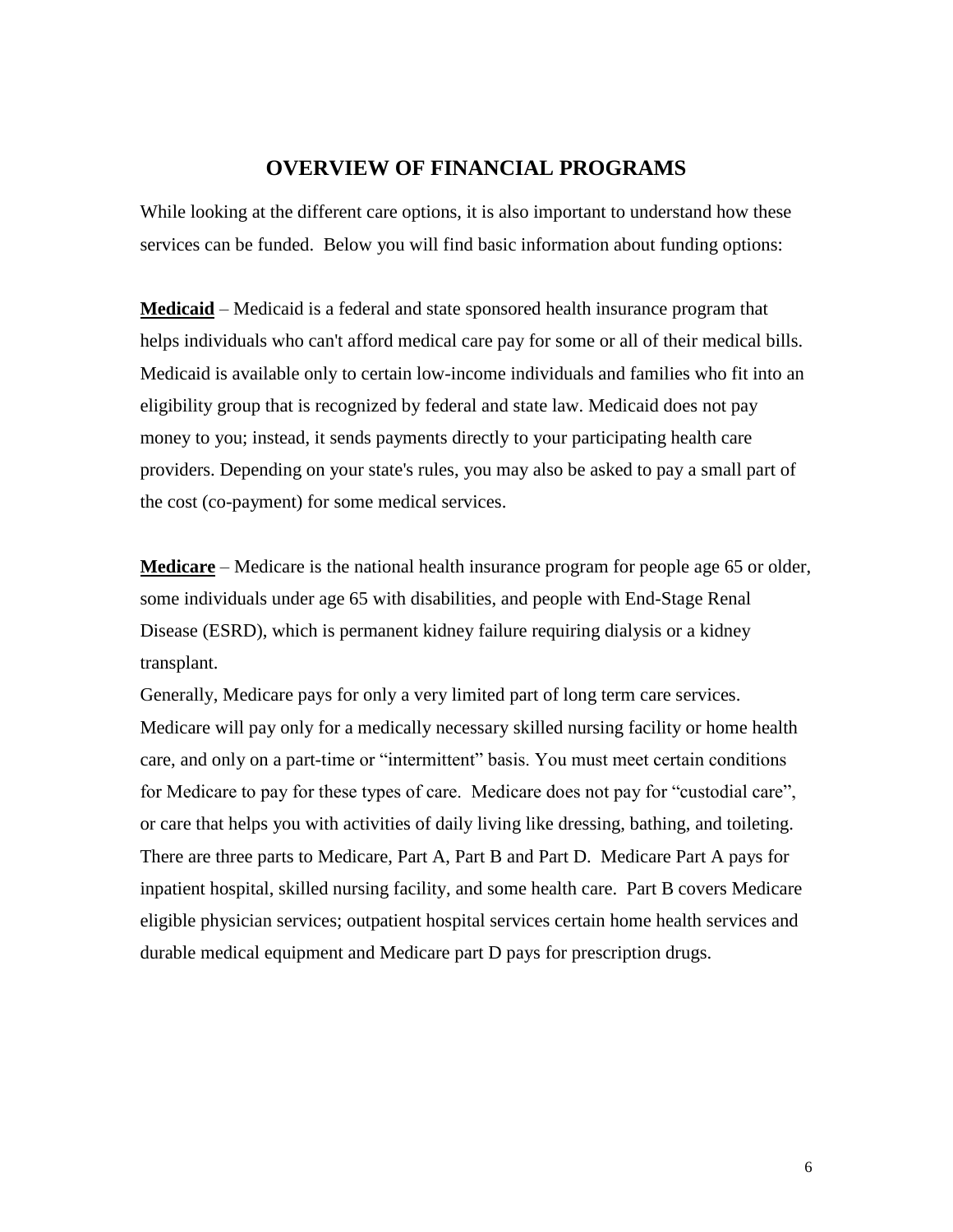**Medicare supplement/Medigap Insurance** – Medicare supplement or Medigap policies typically cover the coinsurance and deductible amounts after Medicare pays their portion. In New York State, if you are enrolled in Medicare, (even if you have Medicare due to a disability and are under age 65), you can purchase a Medigap policy at any time. It is guaranteed that you can buy a policy and can't be turned down or charged higher premiums due to poor health. There are several standard Medigap policies that are offered by several different insurance companies. You can read more about Medigap policies on the Internet at *www.hiicap.state.ny.us***.**

**Long Term Care Insurance** – This type of private insurance policy can help pay for many types of long-term care, including both skilled and non-skilled care. Long-term care insurance coverage can vary greatly. Some policies may cover only nursing home care. Others may include coverage for a whole range of services, such as care in an adult medical day center, assisted living, medical equipment, or formal and informal home care.

Long-Term care insurance premiums vary, depending on your age and health status at the time you purchase the long-term care insurance policy and how much coverage you request. Additionally, you must be in general good health when purchasing a policy. For this reason, it would be better to secure long-term insurance at a younger age when premiums are lower. If this is done, a periodic review is advised to make sure your policy covers your current and future long-term needs. Talk about this with a family member, insurance agent, or financial advisor to determine what is best for your situation.

**Private Pay** - You can use your savings or other personal resources to pay for long-term care.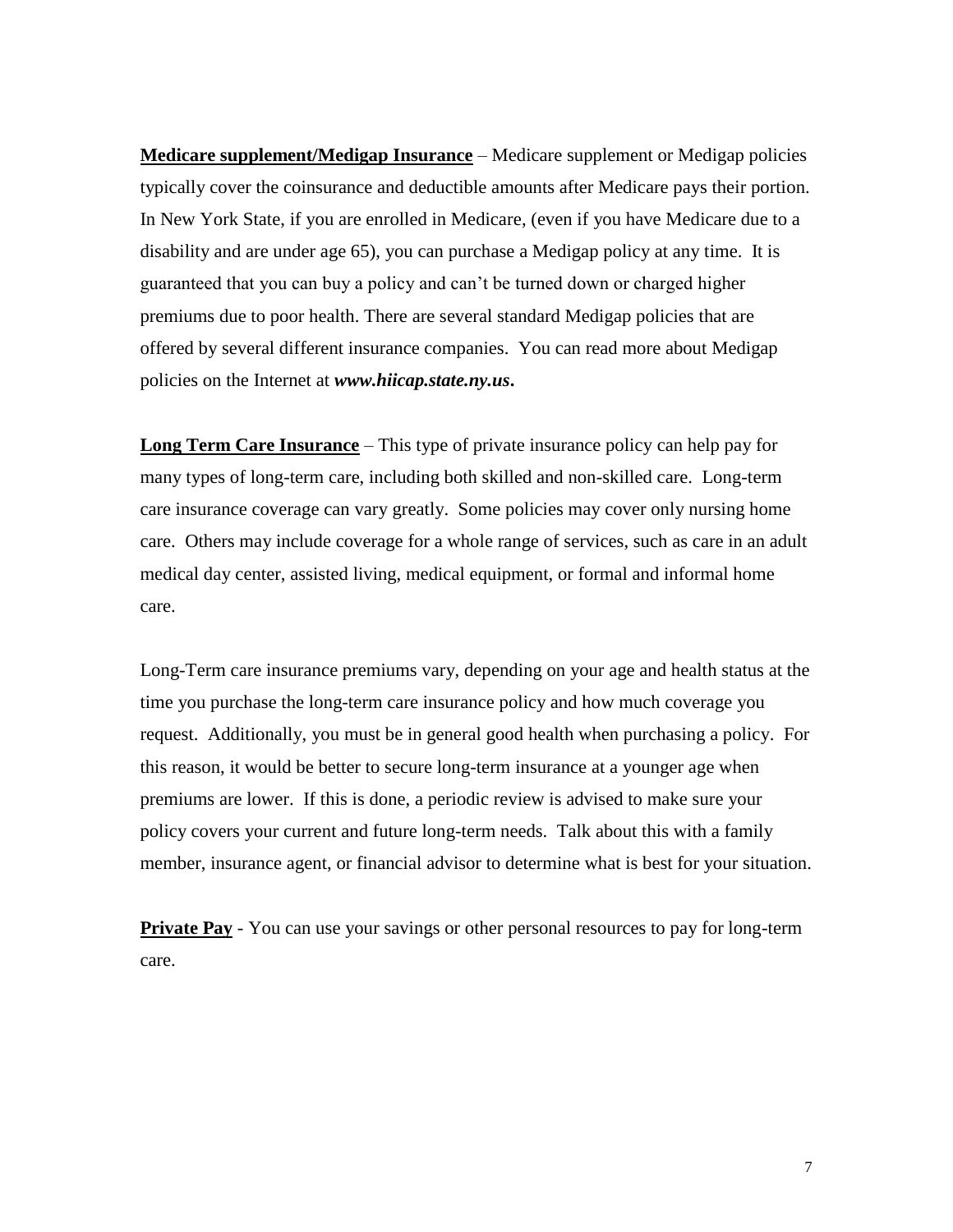#### **PREPARING YOURSELF FINANCIALLY FOR LONG TERM CARE**

Considering the high cost of healthcare today, even those with significant income and/or assets may find themselves worrying about how long they will be able to continue to meet their current medical expenses, and how they will be able to meet their ongoing and possibly growing needs. This is why it is very important to begin developing a financial plan.

Developing a successful plan, no matter where you are in the process, depends upon gathering reliable information from a variety of sources. The next part of this booklet will assist you in securing the financial information that you will need, identifying the questions you may need to ask, understanding what records you should maintain over time, and initiating the financial process.

Before you are able to make sound financial decisions, it is essential that you understand your personal financial picture. We suggest that you begin by compiling a list of monthly income sources and assets.

The next page provides you with a form that will help you begin to develop your financial picture.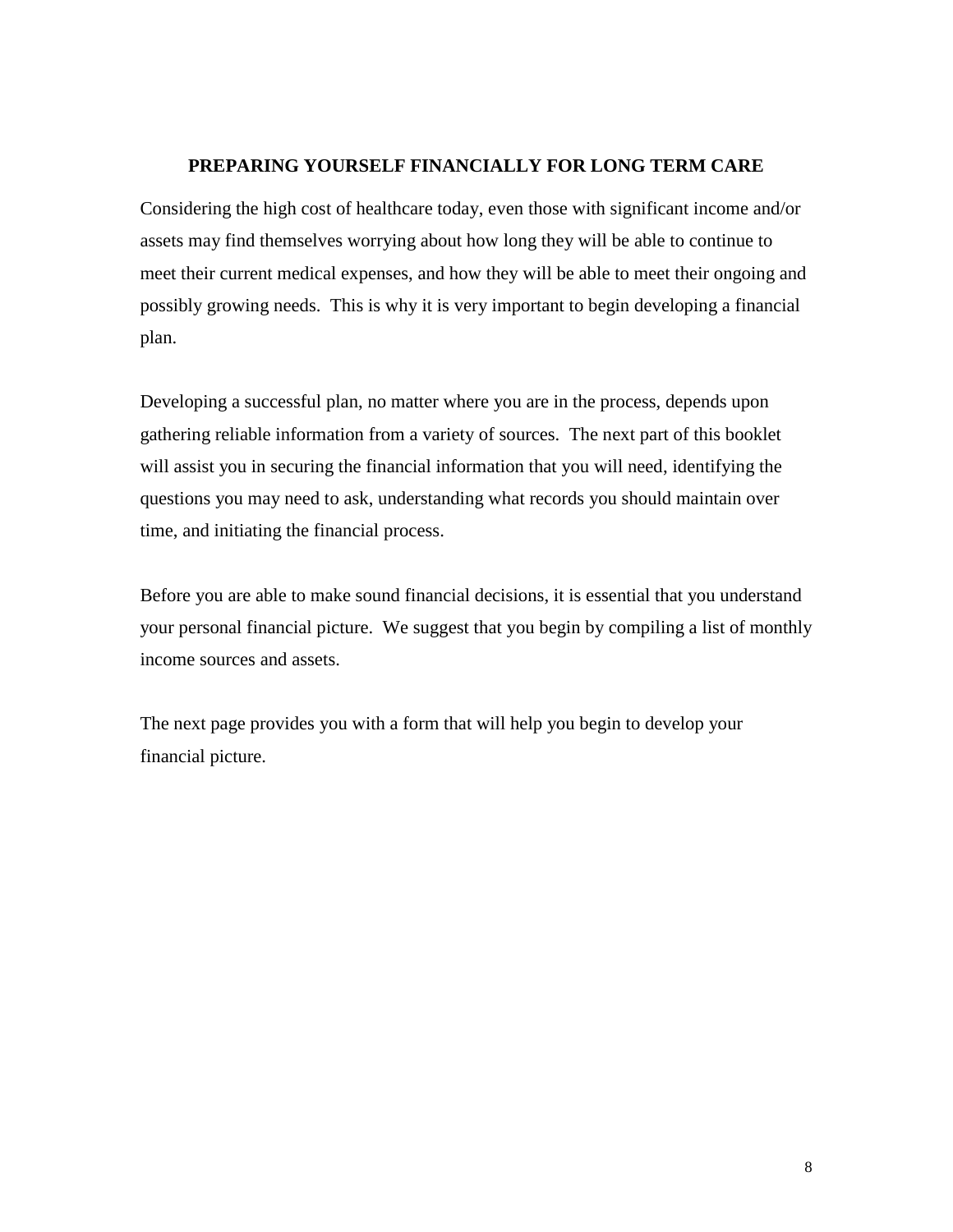## **COMMONLY ASKED QUESTIONS ABOUT LTC FINANCIAL PLANNING**

## **RECORD KEEPING**

## **Q. What records should I keep and why?**

**A.** Records you should keep include; verification of current year's income and 3-5 years of your income tax returns. Additionally, all financial statements for the past 5 years (even if those accounts are now closed) as well as up to date life insurance information is often required if you wish to apply for a government assistance program. You should also keep copies of your birth certificate, marriage certificate, Social Security card and insurance cards on hand.

## **Q. If I have not kept the information, how would I obtain duplicate documents?**

**A.** Generally, a simple phone call to the financial institution that maintained your account requesting that the needed information be forwarded to you is all that is needed. If the information is needed because you are applying for government benefits, be sure to notify the institution's representative. Often financial institutions are willing to waive charges for replacement copies if your budget is limited.

## **Q. Is there a charge to obtain these documents?**

**A**. Charges for replacement statements may be assessed. Each bank has a different policy, but in general the cost may exceed \$5.00 per statement to recreate financial documents, or personal identity verification.

Keeping original records in a safe place will save you money in the long run.

#### **Q. Who is able to get copies of these documents on my behalf?**

A. Legally, the account owner is the only individual entitled to access account information. If the owner is unable to obtain the information on their own, an individual with a valid Power of Attorney can secure the needed documentation after verifying their legal standing.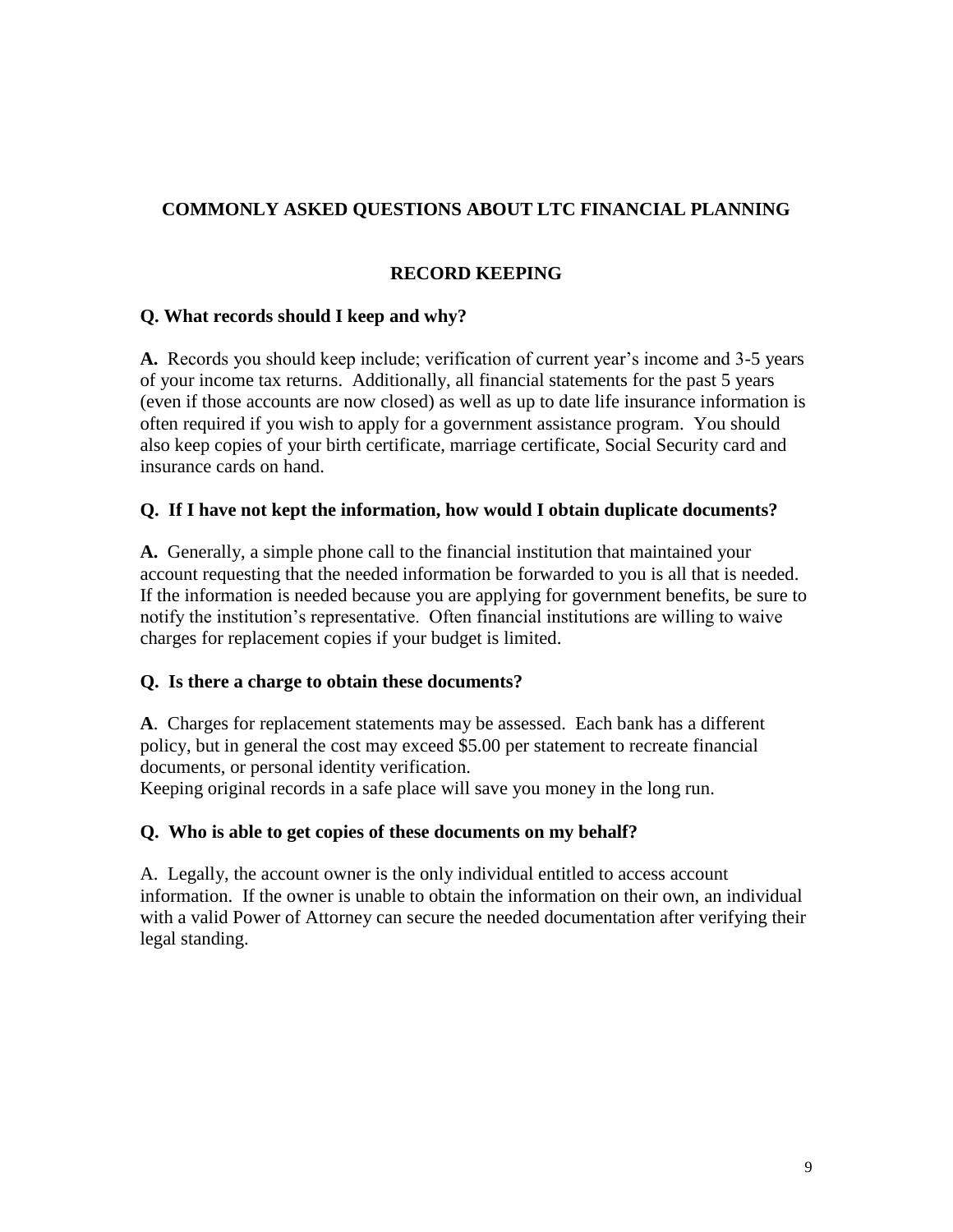### **LEGAL ISSUES**

#### **Q. What is the purpose of a Power of Attorney and a Health Care Proxy?**

**A.** Power of Attorney gives authority to an individual of your choosing to make financial decisions on your behalf. In order for an individual other than your self to obtain your private information, or to complete banking transactions on your behalf, the individual must have been granted Durable Power of Attorney. This can be done with the assistance of your family attorney. This authorization allows the individual appointed to gain access to your bank accounts and, depending on the scope of authority you grant, even sell your property. For these reasons, it is essential that you choose wisely and appoint an individual who has proven to be trustworthy and who is willing to responsibly take on this duty.

**A. Health Care Proxy** gives authority to a person of your choosing to make healthrelated decisions on your behalf when you are incapacitated. By appointing a health care agent, you can make sure that health care providers follow your wishes. Your agent can also voice your wishes as your medical condition changes. Hospitals, doctors and other health care providers must follow your agent's decisions as if they were your own. You may give the person you select as your health care agent as little or as much authority as you want. You may allow your agent to make all hearth care decisions or only certain ones. You may also give your agent instructions that he or she has to follow. The Health Care Proxy form can also be used to document your wishes or instructions with regard to organ and/or tissue donation**.**

### **Q. Will I lose my home and my savings if my spouse or I need to apply for Medicaid?**

**A**. It is a common belief that Medicaid will take everything you have if you or your spouse is in need of skilled nursing care. This is not true. In many cases your home may be exempt from being considered in the Medicaid eligibility determination. If it must be counted and you live in or intend to return to your home, Medicaid may place a lien on your home equal to the amount of Medicaid funds paid for your care. Medicaid also allows you to retain a specific level of assets. In 2015, a single person in need of Medicaid can retain up to \$14,200.00 in assets, and a married couple may be able to retain as much as \$109,560.00. An attorney who specializes in estate planning, however, can assist you in preserving your home as well as other assets. The sooner you begin estate planning, the more options you will have.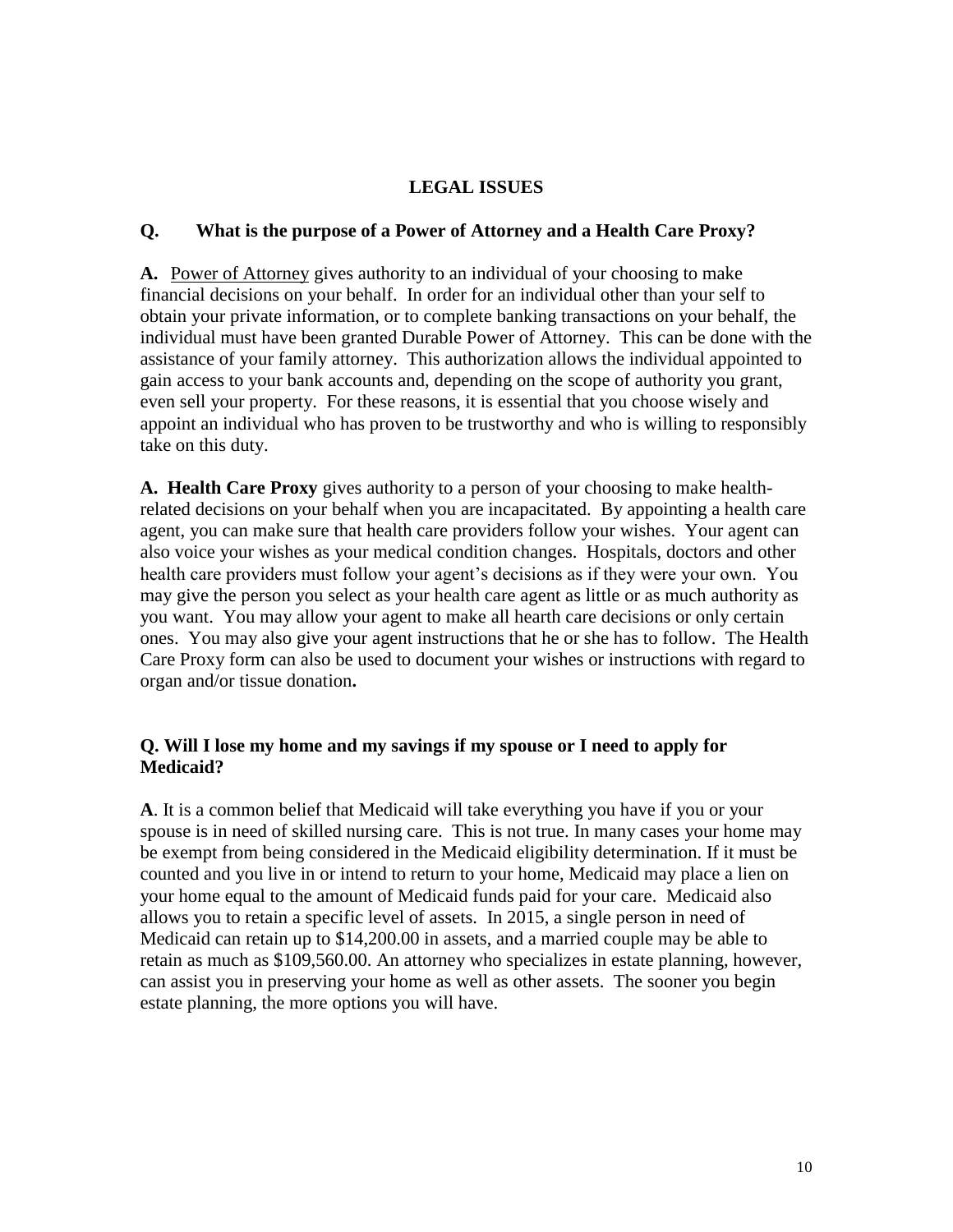## **Q. Can I donate or transfer funds in order to gain eligibility for a government program?**

**A**. There may be an ability to donate or transfer funds, even if the person is in a skilled nursing facility. It is imperative that this is done with the advice and assistance of an attorney who specializes in estate planning and Medicaid.

## **Q. What are the benefits of pre-paying my funeral charges?**

**A**. By investing in a prearranged and pre-financed funeral, you are assured the services that you desire. In New York, funeral homes are required to place pre-arrangement monies in individual trust accounts in a bank. The money is not available to the funeral home until after they have performed their services. Any interest that the fund accrues prior to the individuals' death is reinvested into the funeral plan, insuring that their family will not be left with a cost difference at the time of their loved one's passing. Regulations allow you to transfer these designated funds to a different funeral home if you desire. New York State law makes it a crime for any funeral home to use these funds for any purpose other than providing the funeral for the individual contracting it. Pre paying your funeral also exempts the funds from being considered available for your cost of care in the Medicaid eligibility process.

## **Q. Should I have insurance in addition to Medicare?**

**A**. Medicare covers many health care costs however; there is still Medicare's coinsurance (the portion that Medicare does not pay) and deductibles. There also are many medical services that Medicare does not cover. A Medigap policy provides reimbursement for the out-of-pocket costs that are not covered by Medicare. There are ten standard Medigap policies, and each offers a different combination of benefits. You can read more about Medigap policies on the Internet at [www.hiicap.state.ny.us.](http://www.hiicap.state.ny.us/)

## **Q. Will my insurance companies pay for skilled nursing care?**

**A.** Insurance coverage differs from plan to plan. It is essential to know your plan and its limitations. You can do this by contacting the customer service line listed on your insurance card. Be sure to inquire about the coverage for home care and skilled nursing services prior to needing them. Often you can change to a policy that better fits your current needs. If you have Medicare, you may want to investigate Medigap policies, which tend to be more cost effective as a secondary payer.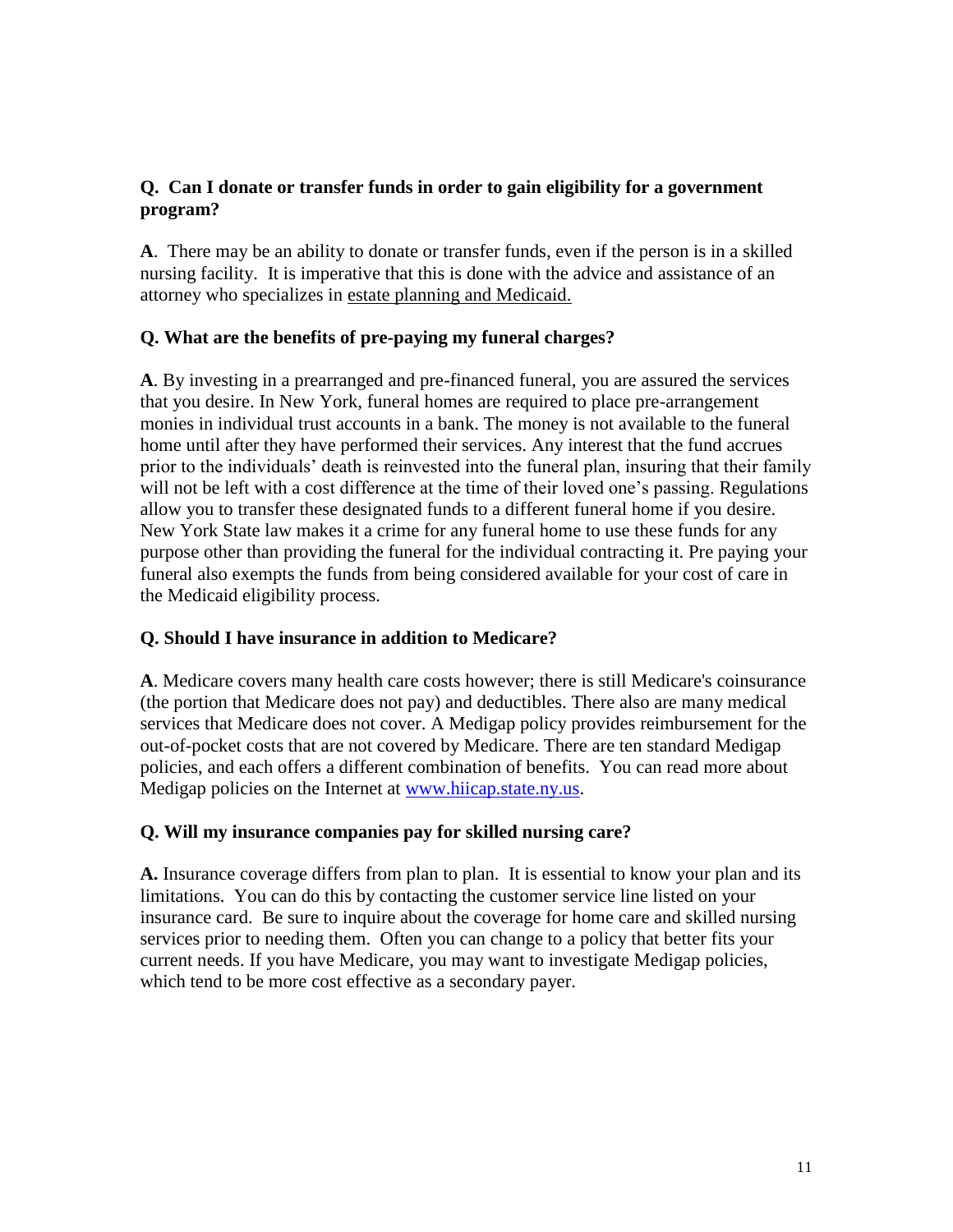## **OTHER FACTORS TO KEEP IN MIND**

There are a variety of government assistance programs available that range from making improvements in your home to paying for health care. These programs are eligibility based, which means that you must qualify based upon your monthly income and available assets.

| <b>Service</b>                                                                                                                                                                                                                                                                                                                                                            | <b>Agency Contact</b>                                                                                                                                                           |
|---------------------------------------------------------------------------------------------------------------------------------------------------------------------------------------------------------------------------------------------------------------------------------------------------------------------------------------------------------------------------|---------------------------------------------------------------------------------------------------------------------------------------------------------------------------------|
| <b>Food Stamps</b><br><b>SERVICE OVERVIEW:</b> The Food Stamp<br>Unit provides authorization for food stamps to<br>eligible persons.<br><b>Veterans Benefits</b>                                                                                                                                                                                                          | <b>Onondaga County Department of Social</b><br><b>Services</b><br>421 Montgomery Street<br>Syracuse, New York 13202<br>Phone Number 315-435-3599<br>Fax Number 315-435-2526     |
| <b>SERVICE OVERVIEW:</b> The Agency<br>provides information, assistance, and service to<br>veterans, dependents, survivors, and other<br>claimants for benefits of the federal, state and<br>local governments. The basis of claims is the<br>veteran's military service, type of benefit<br>sought, relationship to veteran, and, in some<br>cases, income requirements. | <b>Onondaga County Veterans Service</b><br>Agency<br>421 Montgomery Street<br>Syracuse, New York 13202<br>Phone Number 315-435-3217                                             |
| <b>Medicare Buy-In Program</b><br><b>SERVICE OVERVIEW:</b> Provides financial<br>assistance to low income individuals in<br>meeting the cost of their monthly Medicare<br>premium.                                                                                                                                                                                        | <b>Onondaga County Medicaid Department</b><br>421 Montgomery Street<br>Syracuse, New York<br>Phone Number 315-435-3840<br>Fax Number 315-435-8530                               |
| <b>SSI- Supplemental Security Income</b><br><b>SERVICE OVERVIEW: SSI stands for</b><br>Supplemental Security Income. Social Security<br>administers this program.<br>SSI pays monthly benefits to people with<br>limited income and resources who are<br>disabled, blind, or age 65 or older. Blind or<br>disabled children, as well as adults, can get                   | Social Security Administration<br>Federal Building 4 <sup>th</sup> Floor<br>100 S. Clinton Street<br>Syracuse, New York 13261<br>Toll Free 1-800-772-1213<br>TTY 1-800-325-0778 |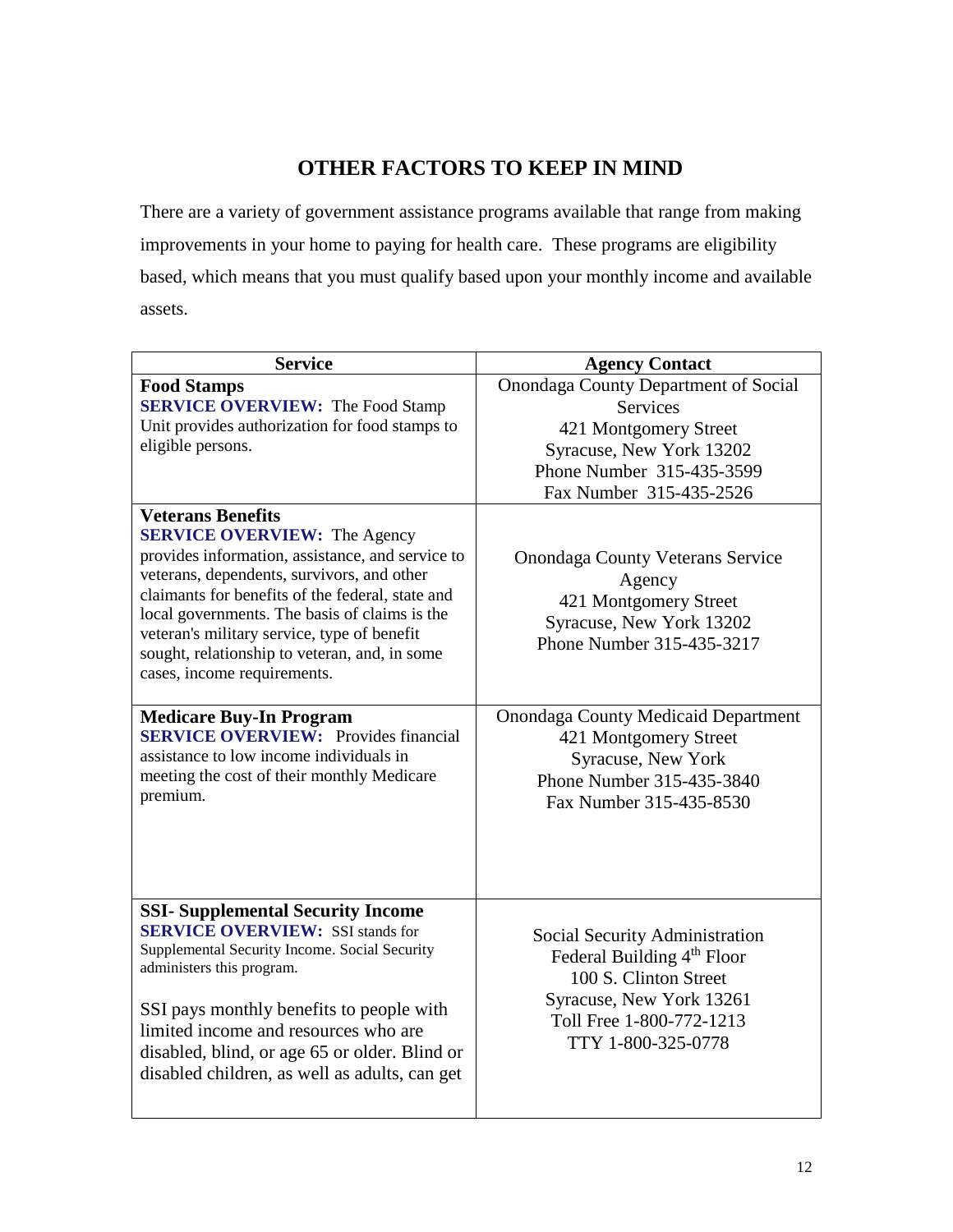| <b>SSI</b> benefits                                                                                                                                                                                                                                                                                                                                                                         |                                                                                                                                                                                               |
|---------------------------------------------------------------------------------------------------------------------------------------------------------------------------------------------------------------------------------------------------------------------------------------------------------------------------------------------------------------------------------------------|-----------------------------------------------------------------------------------------------------------------------------------------------------------------------------------------------|
|                                                                                                                                                                                                                                                                                                                                                                                             |                                                                                                                                                                                               |
| <b>HEAP – Home Energy Assistance</b><br>Program<br><b>SERVICE OVERVIEW: HEAP distributes</b><br>mail-in applications to the low-income, aged<br>60 and over population eligible to receive<br>assistance with home energy costs. In addition,<br>program staff refers energy-vulnerable<br>households to appropriate<br>conservation/weatherization programs<br>available in the community. | Onondaga County Department of Aging<br>and Youth<br>421 Montgomery Street<br>Civic Center<br>$13th$ Floor<br>Syracuse, New York 13202<br>Phone Number 315-435-2362<br>Fax Number 315-435-3129 |
| EPIC – Elderly Pharmaceutical Insurance<br>Coverage<br><b>SERVICE OVERVIEW:</b> The program<br>assists senior citizens with paying for their<br>prescription drugs.                                                                                                                                                                                                                         | New York Department of Health<br><b>EPIC</b><br>P.O. Box 15018<br>Albany, New York 12212<br>Fax 1-518-452-3576<br>Phone Number 1-800-332-3742                                                 |

Most senior centers and senior health care providers offer assistance in determining what types of services for which you might be eligible. Another helpful tool in determining what types of services you might be eligible for is "BenefitsCheckUp," which can be accessed online at *[www.benefitscheckup.org](http://www.benefitscheckup.org/).* This free service provided by the National Council on Aging requests that the user complete a brief survey which includes an itemization of income and assets and then provides a list of benefits that you may want to check into further.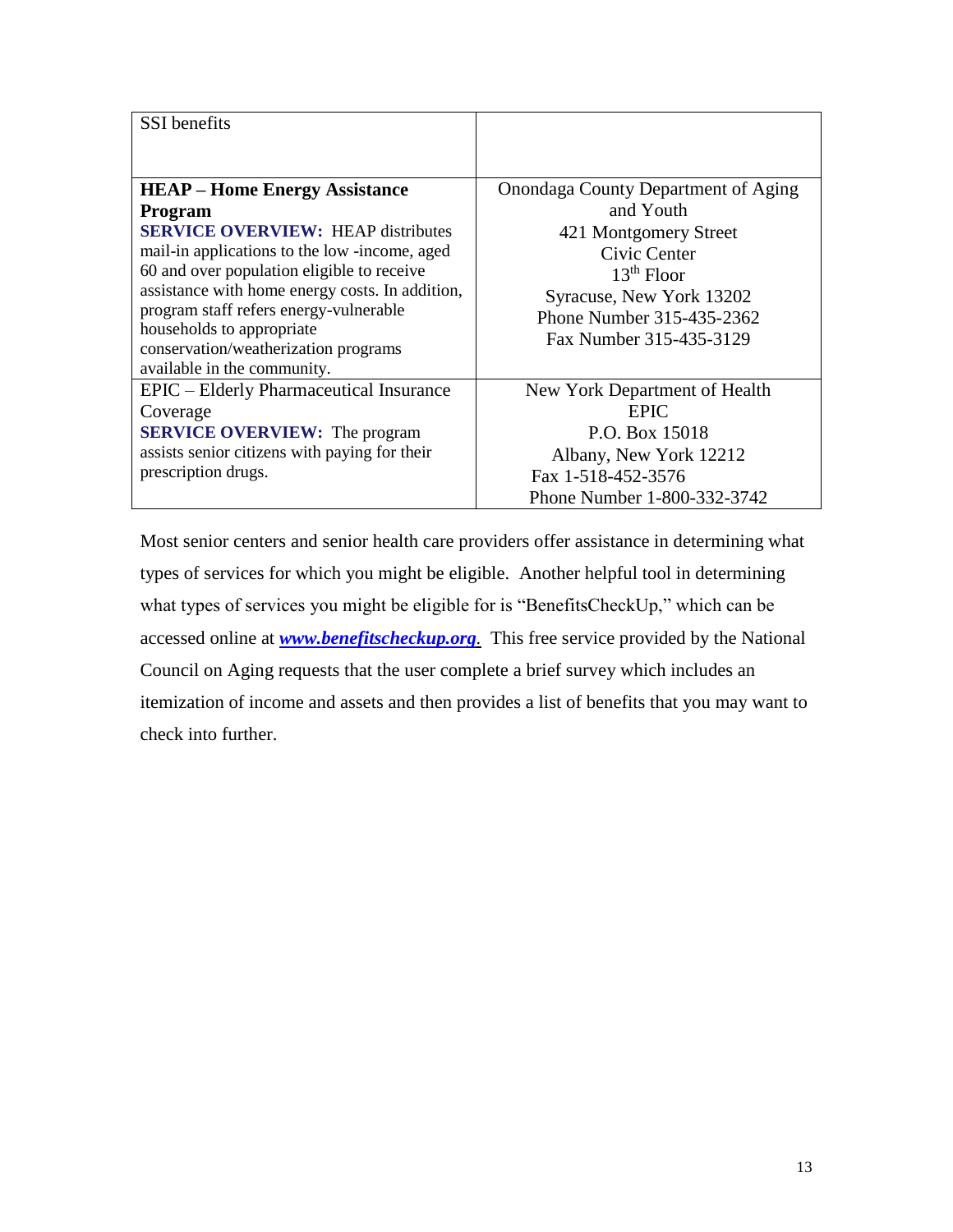### **A FEW WORDS ABOUT FRAUD AND ABUSE**

As you think about long term care and your financing options, be alert to situations where someone might take advantage of you. Unfortunately, seniors are often targets for fraud.

Here's some information from a publication by the U.S. Department of Justice,

"Financial Crimes Against the Elderly" available at [www.cops.usdoj.gov](http://www.cops.usdog.gov/) :

Financial crimes against the elderly can be committed by strangers or by relatives and caregivers.

### **Crimes by Strangers**

Be alert to situations involving:

- Investment scams, where you're invited to invest in precious gems, real estate, or stocks promising unrealistically high returns
- **Loans and mortgages where there may be exorbitant interest rates and hidden fees**
- Health, funeral and life insurance scams
- Telemarketing, Sweepstakes, Home Repairs Scams

The list can go on – the important message is to be careful, do your homework, check and double-check, and always get the advice of someone you know you can trust.

#### **Financial Exploitation by Relatives and Caregivers**

Methods used by relatives and caregivers include:

- Borrowing and never repaying money
- Denying services or care to save money
- Signing or cashing pension or social security checks without permission
- Forcing an elderly person to part with resources, or sign over properties
- Taking advantage of a joint bank account
- **Misusing Power of Attorney**

Individuals should not disclose account information, social security numbers, and other

personal information. Keep important documents secure and review your monthly

financial statements to ensure that they are accurate. If fraud is suspected, contact your

local district attorney's office.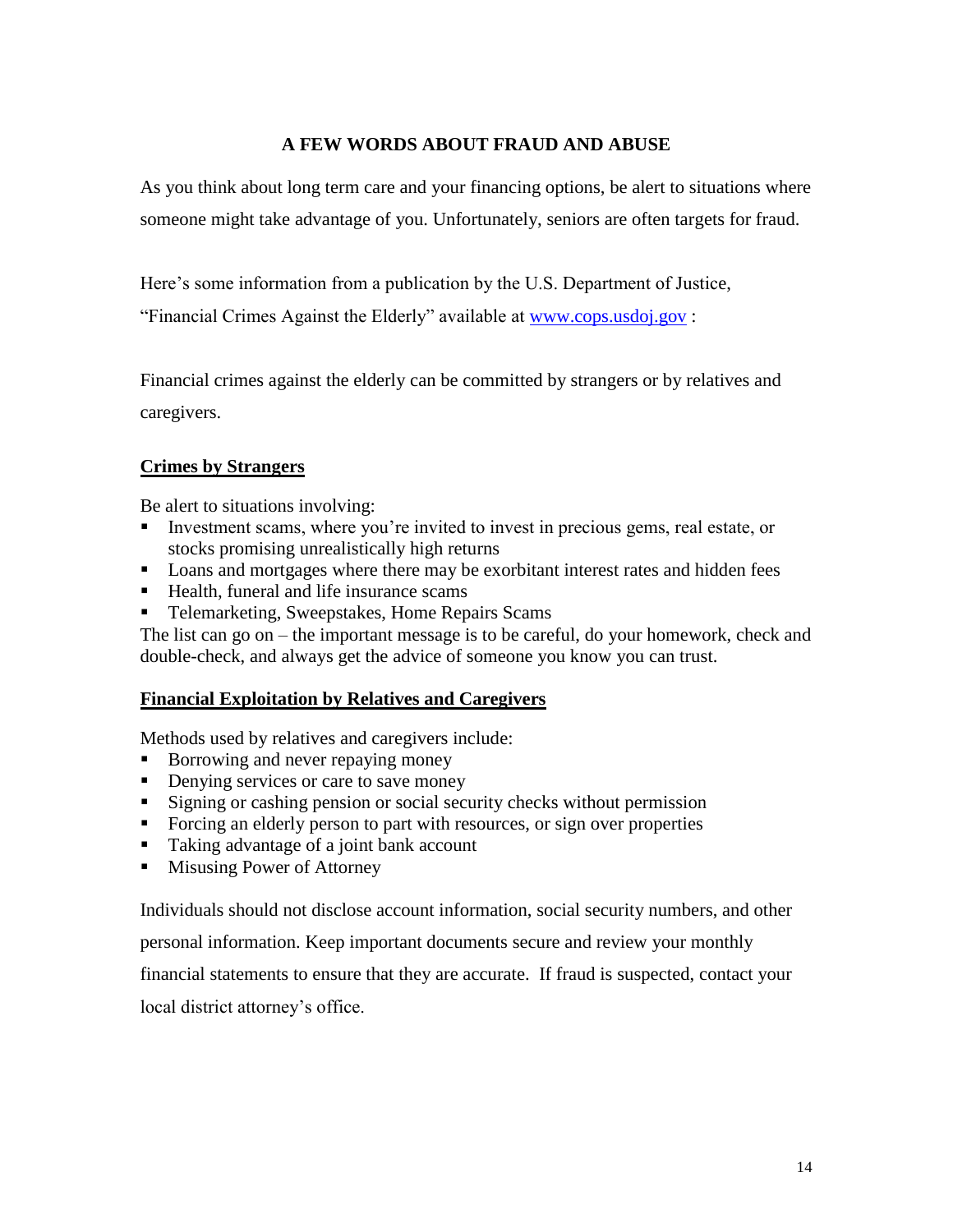#### **SUMMARY**

There are many different options and programs available to provide care for an elderly person, both in and outside of the home. The level of care is determined upon an individual's needs. The cost of these programs can be paid privately, with government assistance, or a combination of both. Help in determining what is available to meet your specific needs can be provided by a number of agencies. A good place to start is with the Office of Aging and Youth, which can be found in the blue pages of your telephone directory.

#### **ADDITIONAL RESOURCES**

#### **Office of Aging and Youth ONONDAGA COUNTY DEPARTMENT OF AGING AND YOUTH**  ONONDAGA COUNTY DEPARTMENT OF AGING & YOUTH /OFFICE OF AGING 421 Montgomery Street Civic Center, 13th floor Syracuse, NY 13202

**SERVICE OVERVIEW:** County Agency that administers and monitors services and programs for the senior citizens (60 years and older) that have been established through the Older Americans Act; and the county agency that funds and monitors programs and services for the youth.

(315) 435-3129 FAX (315) 435-2362 Administrative

#### **ONONDAGA COUNTY DEPARTMENT OF LONG TERM CARE / LONG TERM CARE RESOURCE CENTER**

5065 West Seneca Turnpike S1 Building Syracuse, NY 13215

(315) 435-1400 Information and Referral (315) 435-5600 Administrative (315) 435-5623 FAX (315) 435-5615 Fax 2